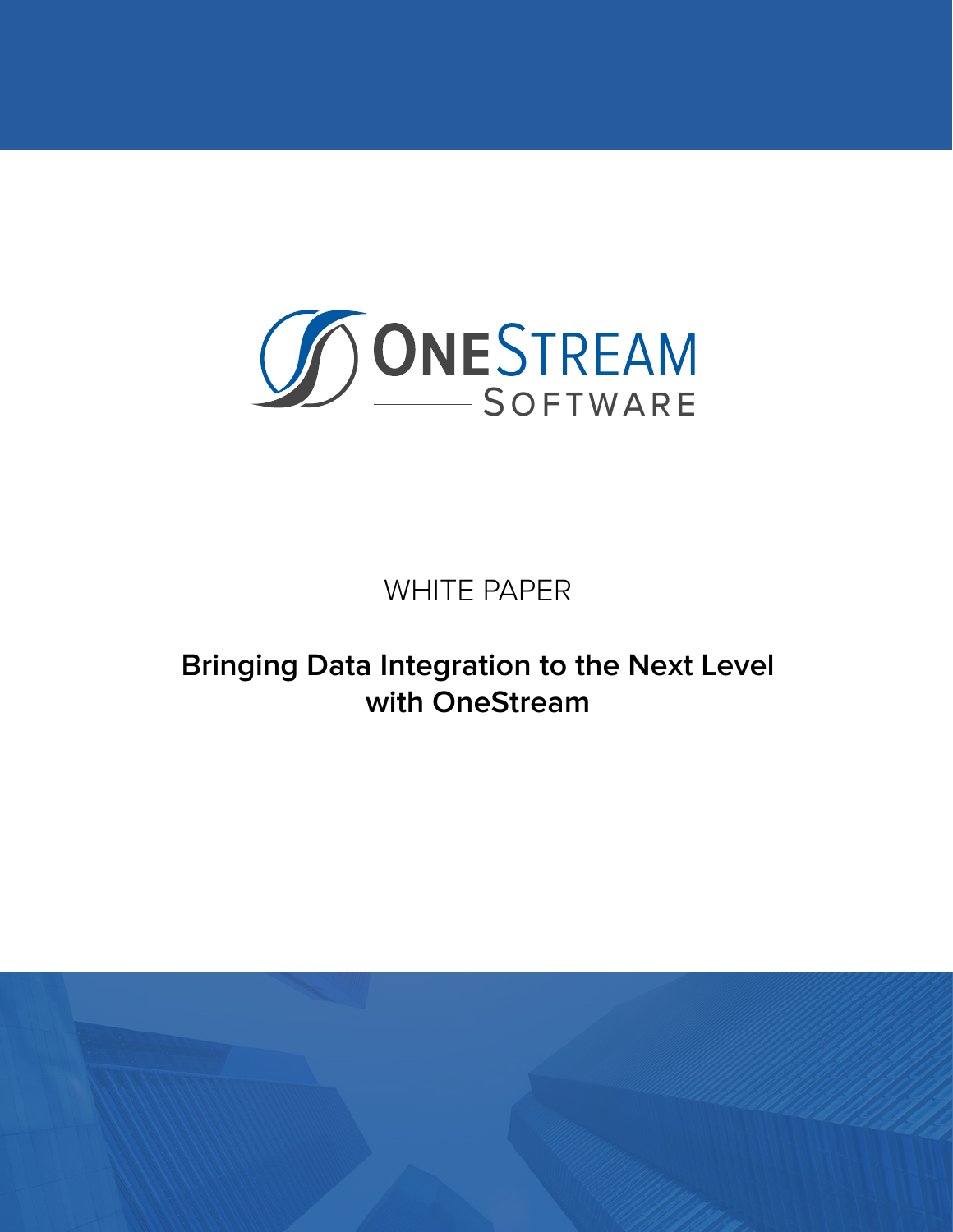# **Table of Contents**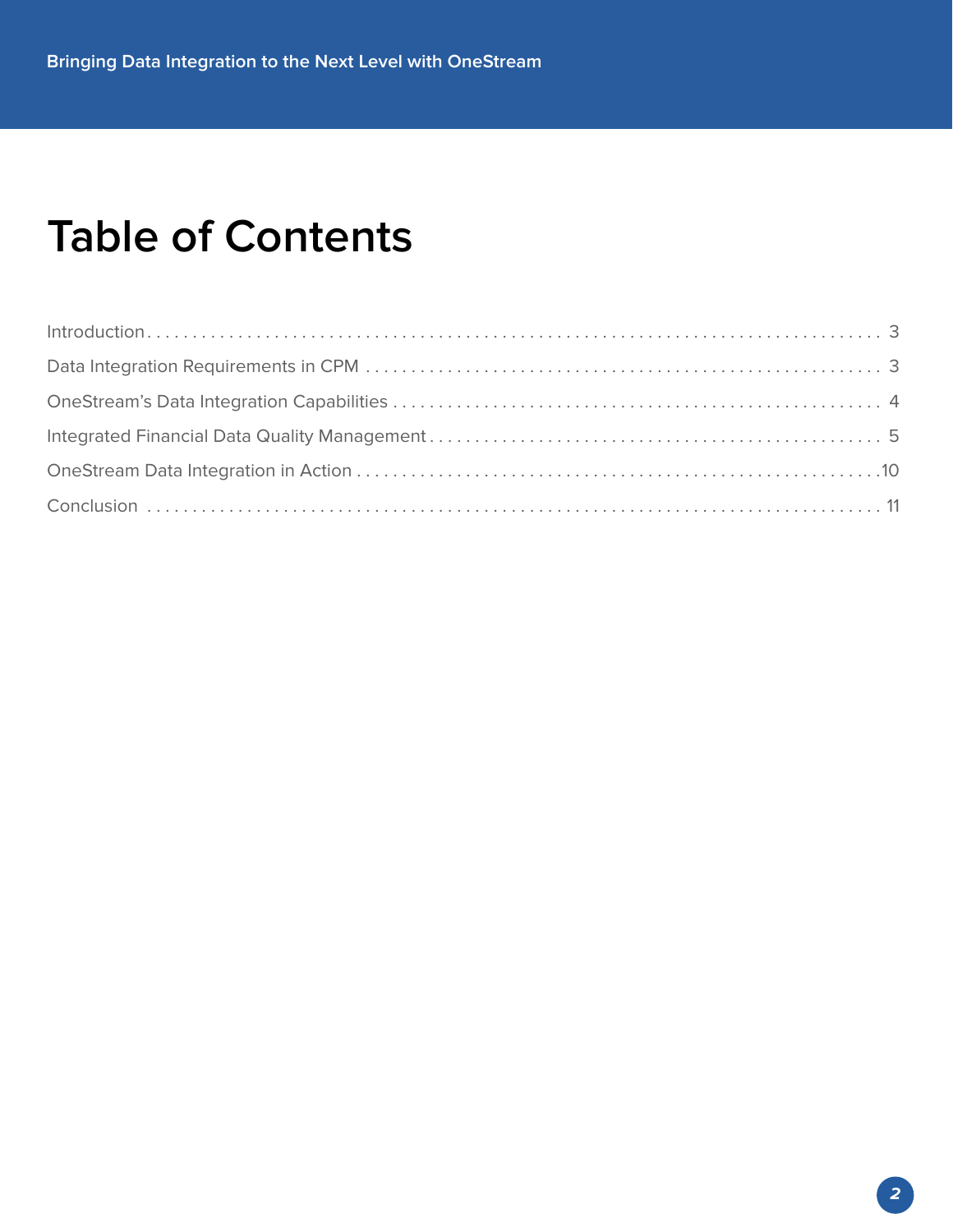### **Introduction**

Today's CFOs and controllers need to manage their critical, enterprise-wide financial data and processes as effectively as possible. That data needs to be timely, accurate and easily accessible for insightful reporting and analysis to maintain a competitive edge. Accordingly, their corporate performance management (CPM) solutions need to be robust, scalable and provide full integration with their ERP, HCM, CRM and other systems.

OneStream provides market-leading data-integration and data-quality capabilities with seamless connections to more than 150 unique GL/ERP systems, on-premise or in the cloud. This includes full integration with SAP, PLeX, Microsoft Dynamics, Oracle E-Business Suite, JD Edwards, PeopleSoft, NetSuite, Infor and others. The OneStream platform can incorporate all industry standard integration capabilities, including ODBC, RESTful and SOAP web service APIs, and custom third-party communication tools.

With 100% visibility from reports to source, all-financial data is clearly visible and easily accessible. Financial processes can be automated, reports are more accurate, and the enterprise can utilize its core financial and operational data using a single interface. With full integration to ERPs and other systems, the enterprise can simplify business processes, reduce errors and inefficiencies, and allow its teams to "get back to business."

### **Data Integration Requirements in CPM**

Data integration is one of the most critical aspects of implementing CPM solutions. Why? Because the effectiveness of your budgeting, planning, consolidation and reporting processes is fully dependent on getting timely and accurate data from GL/ERP, HCM, CRM and other systems.

#### **Below are some common use cases of data integration in CPM:**

- Loading GL trial balances for financial consolidation and reporting
- Loading prior period actuals to seed the budget process or loading year-to-date actuals to support rolling forecasts
- Loading supplemental data for financial reporting, budgeting or tax provision
- Loading detailed employee data from HCM systems for workforce planning
- Loading detailed capital asset data from ERP systems for capital planning
- Loading project data from ERP systems for project planning
- Loading customer and prospect data from CRM systems for sales forecasting
- Drilling through to transaction details for budget vs. actuals variance analysis

Most CPM applications provide file-based integration with source systems, but key advantages come with having full, direct integration between CPM and GL/ERP and other systems. Why are those advantages important? A lack of robust data integration capabilities creates a multitude of problems, including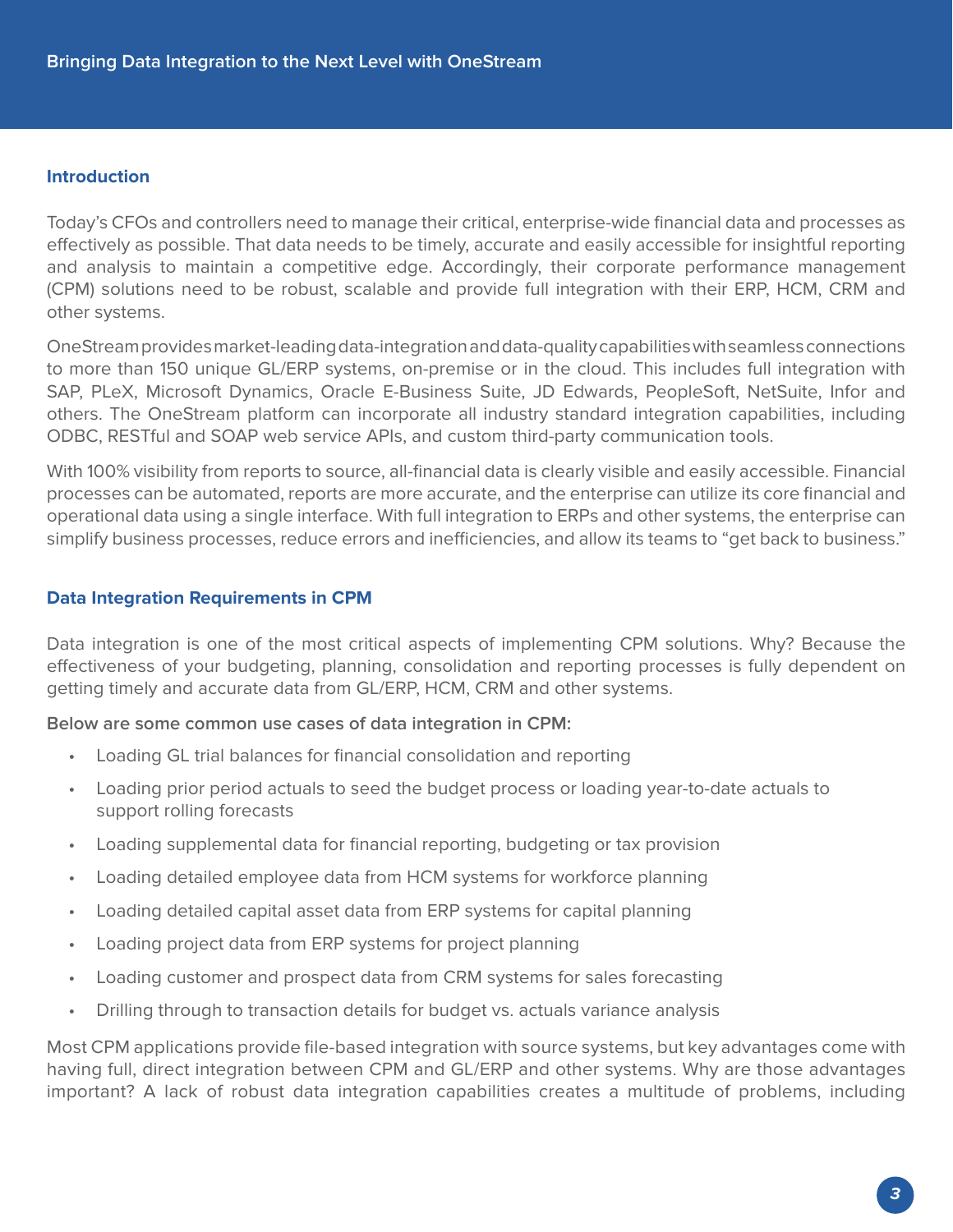<span id="page-3-0"></span>manual steps, wasted resources and time, risk of errors, poor financial data quality, lack of traceability and lack of auditability. If your CPM solution doesn't fully integrate with your source systems, then it's not a complete solution.

Full integration goes beyond "compatibility." How? It includes a seamless connection to key data sources and the ability to drill-back and drill-through, from the CPM platform all the way down to transactional detail in the source system. The process should be fully automated and provide 100% traceability with audit trails for data, metadata and process changes.

### **OneStream's Data Integration Capabilities**

OneStream Software provides a market-leading CPM solution, the OneStream XF SmartCPM™ platform. OneStream XF (figure 1) unifies and simplifies financial consolidation, planning, reporting, analytics and financial data quality for sophisticated organizations.

Deployed via the cloud or on-premise, OneStream's unified platform enables organizations to modernize Finance, replace multiple legacy applications and cloud-based point solutions, and reduce the total cost



Figure 1: OneStream XF SmartCPM™ Platform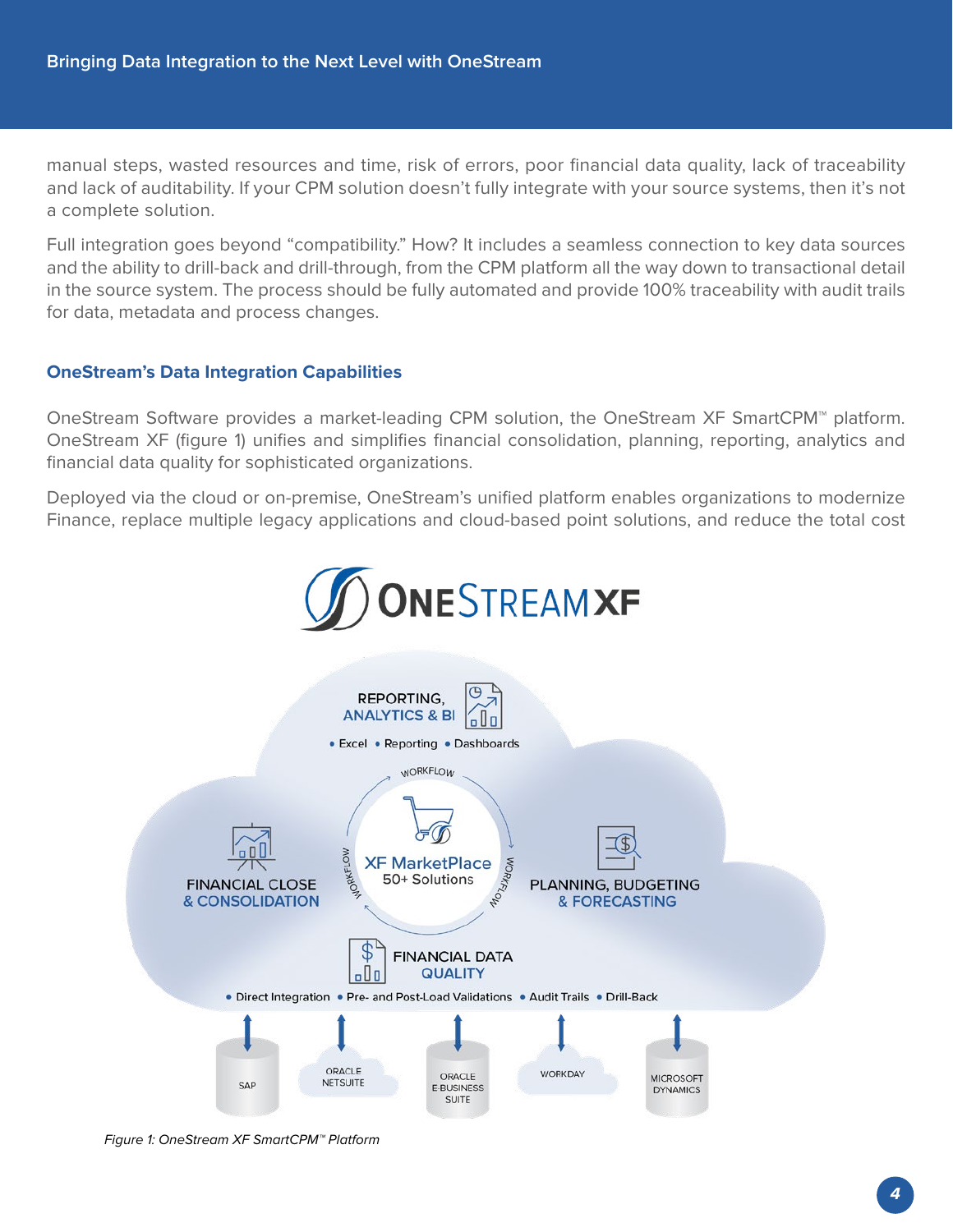of ownership of financial systems. What does all of that mean for Finance teams? It means OneStream unleashes them to spend less time on data integration and system maintenance – and more time focused on driving business performance.

OneStream XF includes advanced data integration capabilities and is the only CPM platform in the industry with integrated financial data quality. Financial data quality isn't an option – it's a requirement in today's corporate reporting environment where errors or omissions in financial statements can result in compliance penalties, loss of confidence by stakeholders and often a reduction in market value. OneStream XF's financial data quality provides strict controls to deliver confidence and reliability in the quality of your data.

### **OneStream's data integration capabilities span many different types of data, including the following:**

- Trial Balance Summaries
- Transaction Detail
- Statistical/Non-financial Data
- Employees, Jobs and Positions

• Operational Metrics

• Dimensional Hierarchies

• Users and User Security

• Chart of Accounts

• Leads, Opportunities

• Currency Rates, and More

Data can be integrated into OneStream XF via several methods. The most popular – and most powerful – is the "Direct Connect" approach, which enables OneStream to directly query source systems, load the data into OneStream and drill-through to transaction system details.

In addition to Direct Connect, file-based sources can be loaded from spreadsheets compiled by contributors, delimited files from sources without an open interface, or third-party data to enrich the analysis or driver calculation. These data files can be loaded through the interface as part of a workflow and included in the data validation sequence.

### **Integrated Financial Data Quality Management**

The loading, mapping and transforming of data from source systems to CPM solutions can be cumbersome and fragmented without highly connected and business user-managed tools. Data movement may be reliant on IT resources that are not knowledgeable on the CPM model and the transformation and validations that must occur. This is even more problematic without the transparency and controls needed by the business to support compliance. OneStream lets you avoid these issues.

In fact, OneStream has strong foundations in the data quality area that allow for unparalleled flexibility and visibility into the data loading and integration process. OneStream's financial data quality is not a module or separate product, but part of the core OneStream XF platform – providing strict controls to deliver confidence and reliability in the quality of your data. How? Data quality risk is managed using fully auditable system integration maps, and validations are used to control submissions from remote sites. Data may be loaded via direct connections to source databases or via any file format. Audit reports can be filtered based on materiality thresholds – ensuring one-time review at appropriate points in the process.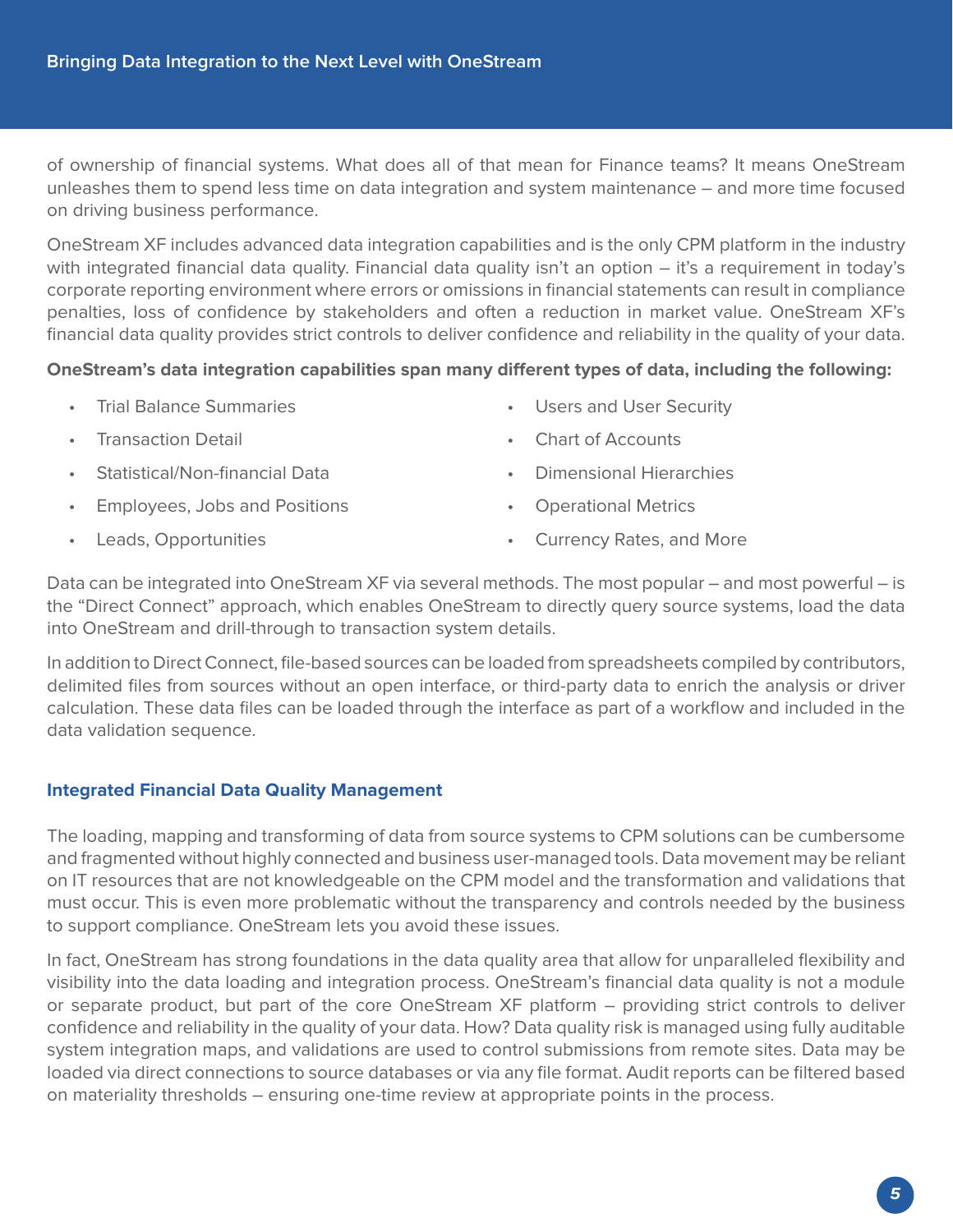**Below are some key features of OneStream's integrated financial data quality:**

- Ability to read any GL trial balance file or report in any format with NO manipulation
- Direct integration for any open ERP or data source
- Pre-consolidation mapping and intersection validation
- Post-consolidation validation and confirmation
- Ability to manage the close by requiring completeness and accuracy
- Bi-directional status updates of data collection and cube changes
- Email or text error alerts
- Complete audit trails from 10-K/10-Q
- Drill-through to source GL or ERP data
- Drill-downs from calculated and aggregated accounts
- Phased submissions

### **OneStream Direct Connect**

OneStream XF can connect and import data from any external system through the use of a direct database connection to the external system. This means data can be imported and processed all the way through the workflow certification process – without ever having to use a source system extract file. OneStream XF Integration Connectors offer direct integration with any open GL/ERP or other source system. Below are a few of the main advantages of the Direct Connect approach:

- Deliver fast and efficient direct-to-source system integration processes
- Drill-down, drill-back and drill-through to transactional details, including journal entries
- Deliver direct integration with available drill-back built for any open ERP, including Oracle, PeopleSoft, JDE, SAP, Infor, Microsoft AX/Dynamics and more

### **Integrated Financial Quality Management at a Glance**



### **Improve Integrity**

Powerful pre- and post-data loading validations and confirmations provide complete confidence in the certification process.



### **Enhance Productivity** Guided Workflows intuitively move business users through the entire data collection, integration and reporting process.



### **Increase Transparency**

100% transparency and audit trails for data, metadata and process change visibility from report to source.

### **Simplify Data Integration**

Direct integration to any open GL/ERP system, including Oracle, SAP and Microsoft Dynamics, with powerful pre-built XF integration Connectors with drill-through capabilities.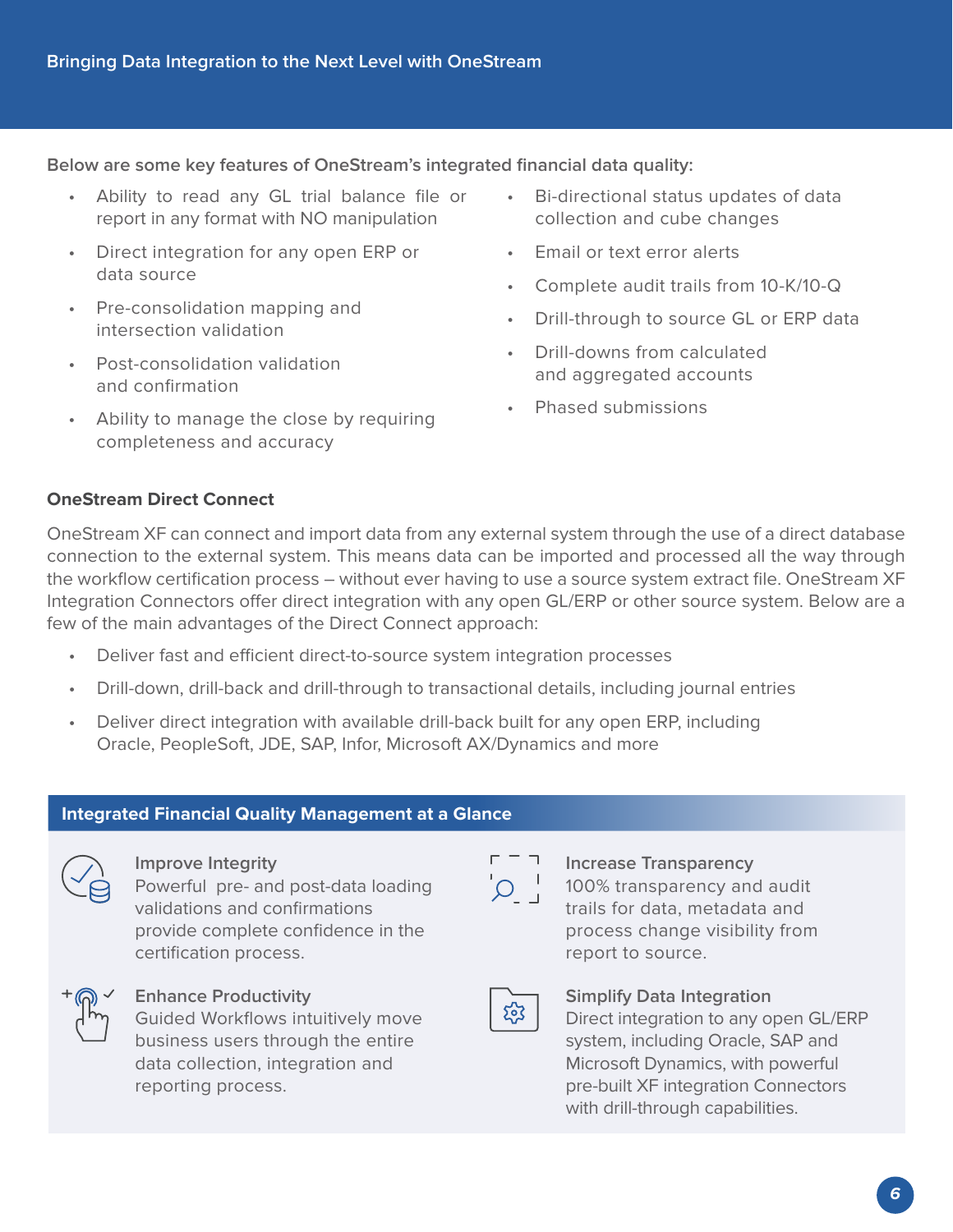OneStream's Direct Connect feature uses Connector Business Rules defined in the XF solution via VB.NET to generate and execute queries against source tables or views to pull data into the OneStream Stage engine for mapping and transformation. Connectors can also be configured to call exposed Web Services from source systems using SOAP or REST APIs. Once data has been loaded into the OneStream Stage, data can be mapped, transformed and summarized for loading to the financial model. The data in Stage remains, providing drill-back capabilities from the user interface to review the mapping and transformation that was applied to the sourced data.

These same Connector Business Rules may also be configured to provide drill-through to source capabilities. Drill-through paths combine the user's current point of view – such as account, entity, product or other potential attributes known about the data point – to request detailed data from the data source. This data could be transactional events that made the period end balance, an invoice image or other data in the source that was not loaded into the CPM solution.

### **Drill-Back, and Drill-Through to Source**

The drill-back and drill-through end user process is not delivered in a clunky third-party tool, portal or interface. Instead, the OneStream drill-back and drill-through (figure 2) all happens in the comfort of the OneStream XF standard user interface, so the end user never has to exit OneStream to see the transactional details of the ERP. Why does this matter? Ease of use is paramount to ease of adoption and acceptance by end users who demand simplicity.



Figure 2: OneStream XF Drill-Back and Drill-Through

The OneStream Integration Connector can move from any table to any other table. Thus, the series of clicks that would normally be necessary for drilling through to a specific transaction in an ERP system can be augmented with a one-click process in OneStream to immediately get the most relevant details. One customer needed to go from OneStream data directly to cancelled checks, which would have been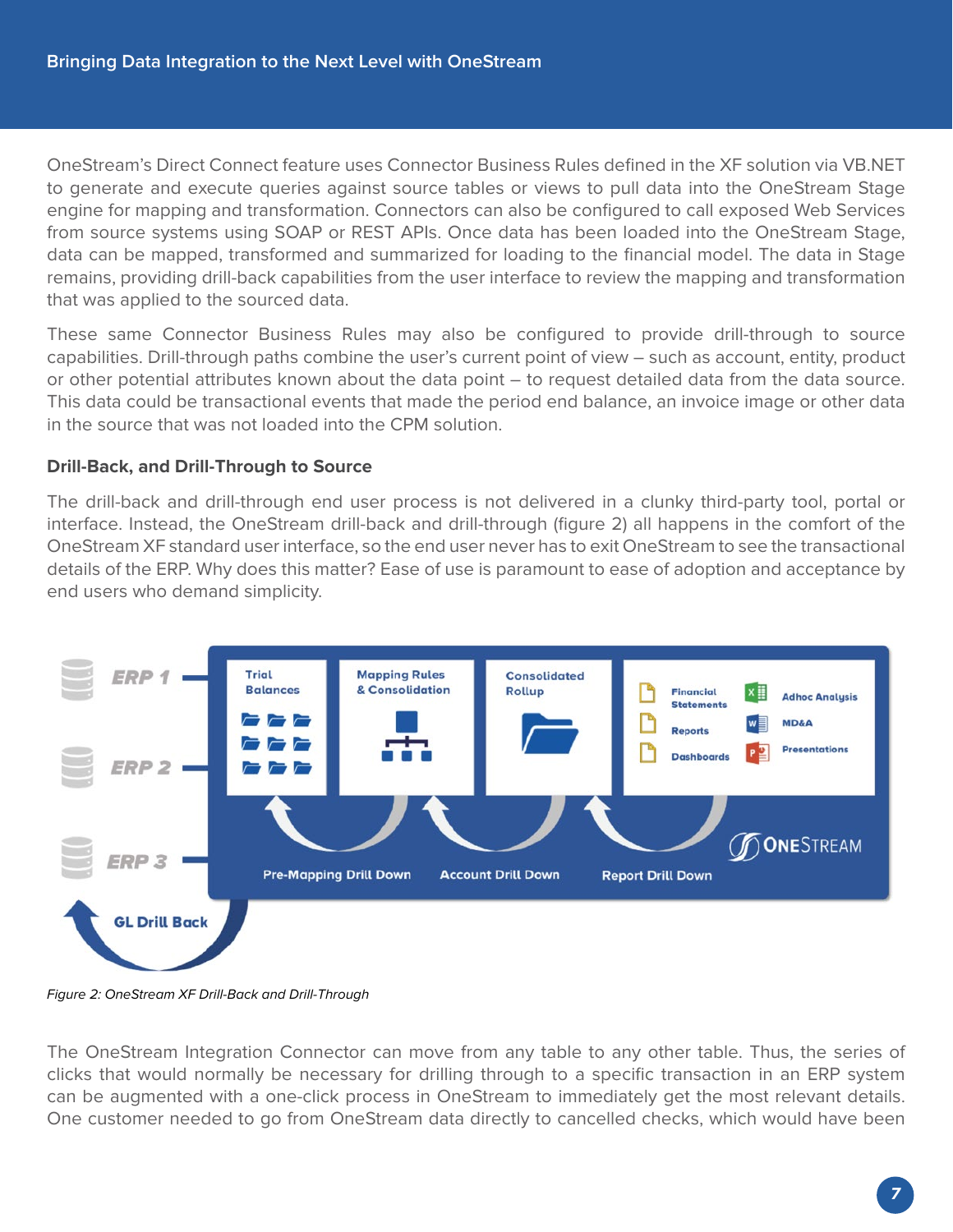20-plus clicks in the ERP. OneStream simplified that process and gave the client a menu of choices on the drill-through that quickly took the end user directly to the cancelled checks.

OneStream Drill-options don't stop at just displaying data in data grids, either. Other options include displaying a web page via a passed URL, displaying files, text messages and more.

### **Complete Transparency and Auditability**

OneStream XF reduces internal control risk with better audit trails, drill-down and drill-back to data sources, along with complete process and change visibility. Notably, OneStream XF provides 50-plus standard audit reports on changes to data, metadata, rules, maps, etc. It also always knows who does what, when and how. In addition, as part of the workflow, OneStream XF offers the opportunity to capture process control questionnaires to confirm the process and certify the results at every level of collection and consolidation.

The OneStream Stage Database (figure 3) is the first stop for GL trial balances, supplemental data and other detail, such as Sales data. Mapping and pre- and post-load data validation checks are performed to ensure accuracy and completeness before the data is loaded into the appropriate financial model or cube. Guided Workflows ensure end-to-end process visibility. When source data is updated, or when users make a change in the consolidation cube, Workflow status detects the change and alerts users to the proper state of data quality.

| $O$ <b><math>\bullet</math></b> $\bullet$ $\circ$<br><b><i>CONESTREAM XF</i></b> |                                                  |                                                      |                                                 |                                     | CEO, GolfStreamDemo, v18                                                                     | 2                             | ٥<br>c.<br>$\circ$<br>$Q = 2 - 2 = 3$                                                               |  |
|----------------------------------------------------------------------------------|--------------------------------------------------|------------------------------------------------------|-------------------------------------------------|-------------------------------------|----------------------------------------------------------------------------------------------|-------------------------------|-----------------------------------------------------------------------------------------------------|--|
| 7 Houston - Actual - Feb 2018                                                    |                                                  |                                                      |                                                 |                                     |                                                                                              |                               | $\longrightarrow$ 100% $\oplus$ $\rightarrow$ $\times$                                              |  |
| Confirm<br>Process                                                               | Certify <b>ID</b> Completed Locked               |                                                      |                                                 |                                     |                                                                                              |                               |                                                                                                     |  |
| Sat Certification Status V Quick Certification                                   |                                                  |                                                      |                                                 |                                     |                                                                                              |                               |                                                                                                     |  |
| <b>Status</b>                                                                    | <b>B D</b><br>Houston - 2018M2                   |                                                      |                                                 |                                     |                                                                                              |                               |                                                                                                     |  |
| <b>C</b> Certification                                                           | s.                                               | Total                                                | Forms<br>Import                                 | Adjustments                         |                                                                                              |                               |                                                                                                     |  |
| <b>C</b> Questionnaires                                                          |                                                  |                                                      |                                                 |                                     |                                                                                              |                               |                                                                                                     |  |
| G SOX Plant Controller                                                           | 60999 - Net Sales                                | 79.451.581                                           | 79.451 581                                      |                                     |                                                                                              |                               |                                                                                                     |  |
| C Dependent Status                                                               | 43000 - Cost of Goods Sold                       | 42,034,036                                           | 42,034,036                                      |                                     |                                                                                              |                               |                                                                                                     |  |
|                                                                                  | 61000 - Gross Income                             | 37,417,545                                           | 37,417,545                                      |                                     |                                                                                              |                               |                                                                                                     |  |
|                                                                                  | 54400 - Total Operating Exp Before Allocation    | 19,643,294                                           | 19.643.294                                      |                                     |                                                                                              |                               |                                                                                                     |  |
|                                                                                  | 54350 - Total Allocations                        |                                                      |                                                 |                                     |                                                                                              |                               |                                                                                                     |  |
|                                                                                  | 62000 - Total Operating Income                   | 17,774,251                                           | 17,774.251                                      |                                     |                                                                                              |                               |                                                                                                     |  |
|                                                                                  | 62999 - Total Other Income (Expense)             | $-3.290,209$                                         | $-5.290.209$                                    |                                     |                                                                                              |                               |                                                                                                     |  |
|                                                                                  | 63000 - Eamings Before Interest and Toxes        | 14,484,042                                           | 14.484.042                                      |                                     |                                                                                              |                               |                                                                                                     |  |
|                                                                                  | 63100 - Interest Income-                         | 316,551                                              | 316,551                                         |                                     |                                                                                              |                               |                                                                                                     |  |
|                                                                                  | 55000 - Interest Expense                         | 1,751,538                                            | 1,739.538                                       | 12,000                              |                                                                                              |                               |                                                                                                     |  |
|                                                                                  | 64000 - Earnings Batoral Taxes                   | 13.049.055                                           | 13.061.055                                      | $-12,000$                           |                                                                                              |                               |                                                                                                     |  |
|                                                                                  |                                                  |                                                      |                                                 |                                     |                                                                                              |                               |                                                                                                     |  |
|                                                                                  | 56999 - Total Income Taxes                       | 8,272,470                                            | 8,248,470                                       | 24,000                              |                                                                                              |                               |                                                                                                     |  |
|                                                                                  | 65200 - Extraodinary Income/Expense (net of tax) | $-212.100$                                           | $-212,000$                                      |                                     |                                                                                              |                               |                                                                                                     |  |
|                                                                                  | 69000 - Net Income                               | 4.564.485                                            | 4,600,485                                       | $-36,000$                           |                                                                                              |                               |                                                                                                     |  |
| Analysis                                                                         | 15000 - Total Current Assets                     | 目 ちゃの                                                | $-1 + 1$                                        |                                     | Test+Balance+(Origin) Exportato: - Excel                                                     |                               | Craig Colby (T)<br>$0 \times x$<br>$-1$                                                             |  |
|                                                                                  | 16999 - Net FPAE                                 | Film<br><b>Silviance</b>                             |                                                 |                                     | Insert Draw Page Leyout Formulas Data Review View OneStream XF O Tell me what you want to do |                               | IP Stare                                                                                            |  |
| Cube Views                                                                       | 17995 - Total Other Assets                       | <b>X</b>                                             |                                                 | - 11 - A A = II III の - 比 Wrap Text |                                                                                              |                               |                                                                                                     |  |
| <b>P</b> Calculation Status                                                      | 19999 - Total Assets                             | Catao.                                               |                                                 |                                     | General                                                                                      |                               |                                                                                                     |  |
| <sup>17</sup> Consolidation Status                                               | 22000 - Total Current Liabilities                | Paste                                                | $u$ .                                           |                                     | S - % + M 21 Conditional Format as Cell                                                      | Formatting - Table - Styles - | Sort & Find &<br>Insert Delete Format<br>Filter - Select -<br>$\mathcal{L}_{\mathcal{L}}$<br>$\sim$ |  |
| T Income Statement Variance Act vs Budget                                        | 25000 - Total Long-Term Liabilities              | Claboard fi                                          | Feet                                            | Algorient                           | <b>Number</b>                                                                                | <b>Skylan</b>                 | Edding<br>Cally                                                                                     |  |
| Key Data - By Entity                                                             | 27999 - Total Stock                              | Ai                                                   |                                                 | $+$ $+$ $\times$ $+$ $+$            |                                                                                              |                               |                                                                                                     |  |
| Coverating Exp (Act vs Bud)                                                      | 28999 - Retained Earnings                        |                                                      | _____                                           |                                     |                                                                                              |                               |                                                                                                     |  |
| P Required Statements                                                            | 29000 - Minority Interest                        |                                                      |                                                 | $\blacksquare$                      | $\epsilon$<br>$\circ$<br>Trial Balance (Origin)                                              |                               | OneStream XF *                                                                                      |  |
| Trial Balance By Entity                                                          | 29100 - Cumency Translation Adjustment           | $\mathbf{z}$                                         |                                                 |                                     |                                                                                              |                               |                                                                                                     |  |
| Thial Balance (Consolidation)                                                    | 29999 - Total Liabilities & Coulty               | 3                                                    |                                                 | Total                               | Forms<br>Import                                                                              | <b>Adjustments</b>            | 4 Global POV                                                                                        |  |
|                                                                                  |                                                  | 4 60999 - Net Sales                                  |                                                 | 79.451.581.01                       | 79,451,581.01                                                                                |                               | <b>P</b> Actual                                                                                     |  |
| Thial Balance (Origin)                                                           |                                                  | 5 41000 - Cost of Goods Sold<br>61000 - Gross Income |                                                 | 42.034.036.00<br>37,417,545.01      | 42,034,036.00<br>37,417,545.01                                                               |                               | Q2018M3                                                                                             |  |
|                                                                                  |                                                  |                                                      | 7 54400 - Total Operating Exp Before Allocation | 19.643.293.85                       | 19.643,293.85                                                                                |                               | 4 Workflow POV                                                                                      |  |
|                                                                                  |                                                  | 8 54350 - Total Allocations                          |                                                 |                                     |                                                                                              |                               | + Houston                                                                                           |  |
|                                                                                  |                                                  |                                                      | 62000 - Total Operating Income                  | 17,774,251.16                       | 17,774,251.16                                                                                |                               | Actual                                                                                              |  |
|                                                                                  |                                                  |                                                      | 10 62999 - Total Other Income (Expense)         | $-3.290.209.95$                     | $-1,290,200,35$                                                                              |                               | C 2018M2                                                                                            |  |
|                                                                                  |                                                  | 33.1<br>12 63100 - Interest Income                   | 63000 - Earnings Before Interest and Taxes      | 14.484.041.80<br>316.551.00         | 14,484,041.80<br>316,551.00                                                                  |                               |                                                                                                     |  |
| Dashboards                                                                       |                                                  | 13 S5000 - Interest Expense                          |                                                 | 1,751,538.00                        | 1,739,538.00                                                                                 | 12,000.00                     | 4 Cube POV                                                                                          |  |
| Dishboard Fina Houston - Actua New                                               |                                                  |                                                      | 14 64000 - Earnings Before Taxes                | 13.049.054.80                       | 13,061,054.80                                                                                | $-1.2,000,00$                 | GolfStream - Corpora                                                                                |  |

Figure 3: OneStream XF Stage Database

The OneStream XF solution supports Sarbanes-Oxley (SOX) requirements with strict process controls, complete transparency and certification questionnaires.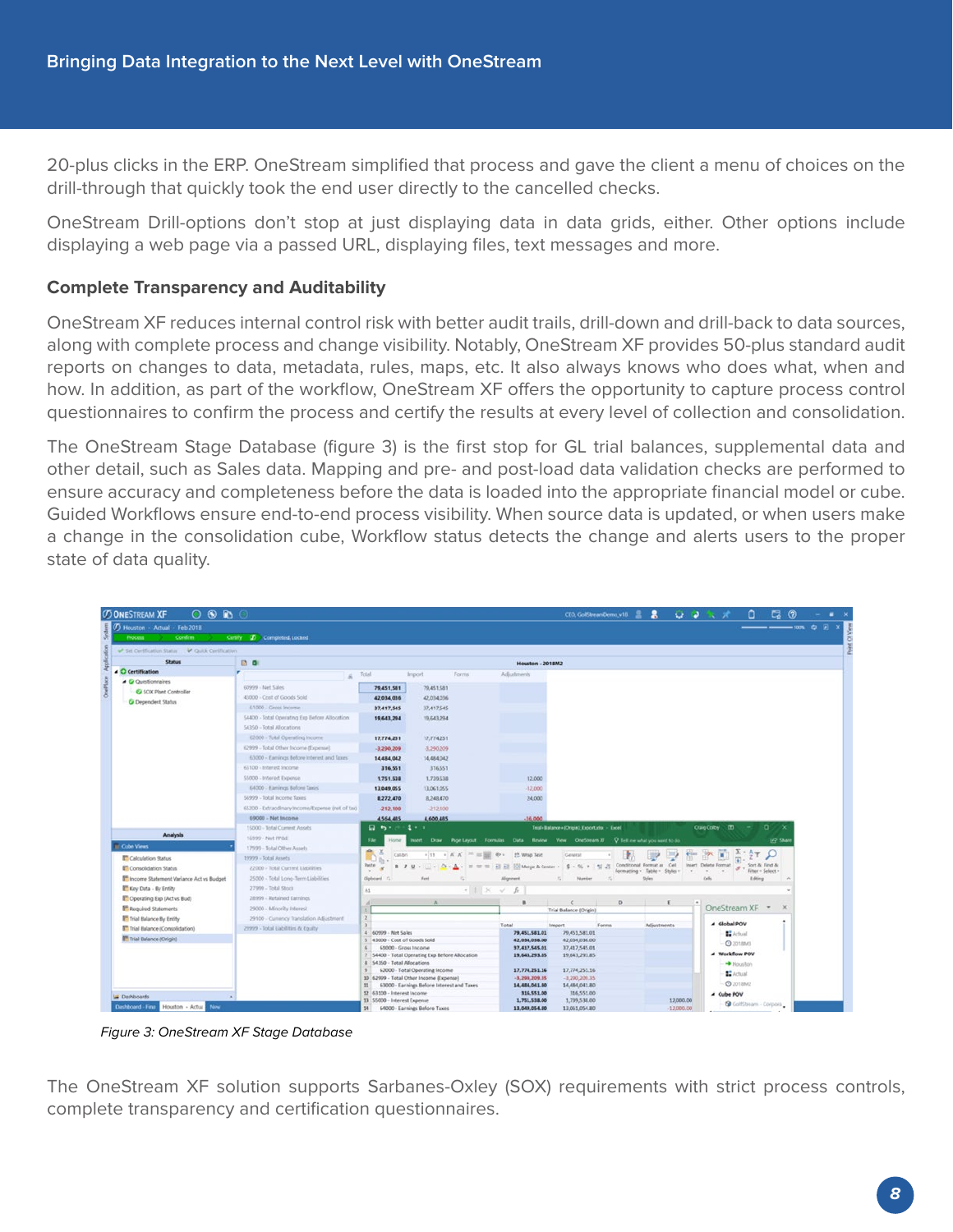### **Below are some examples of the built-in process controls:**

- Data and process certification and sign off
- Audit trails from 10K/10Q to GL source account and GL trial balance report or file
- Automatic archival of all supporting files and documents
- Document attachments and textual notations by cell, data unit or multiple data units are archived for material disclosures
- Supports SOX 302 and 404 certification questionnaires to identify financial process weaknesses prior to the OneStream XF consolidation process

### **Guided Workflows**

Overarching Guided Workflows (figure 4) protect business users from complexity by guiding them uniquely through all data management, verification, analysis, certification and locking processes.

### **Below are some of the advantages built into OneStream XF's Guided Workflows:**

- Delivery of intelligent analytics within each workflow step
- Separate input channels for data protection and transparency
- Phased workflow process for all data collections, if desired
- User and process aware
- Unified workflow engine that delivers a 100% reliable process status



Figure 4: OneStream Guided Workflows with Confirmation Rules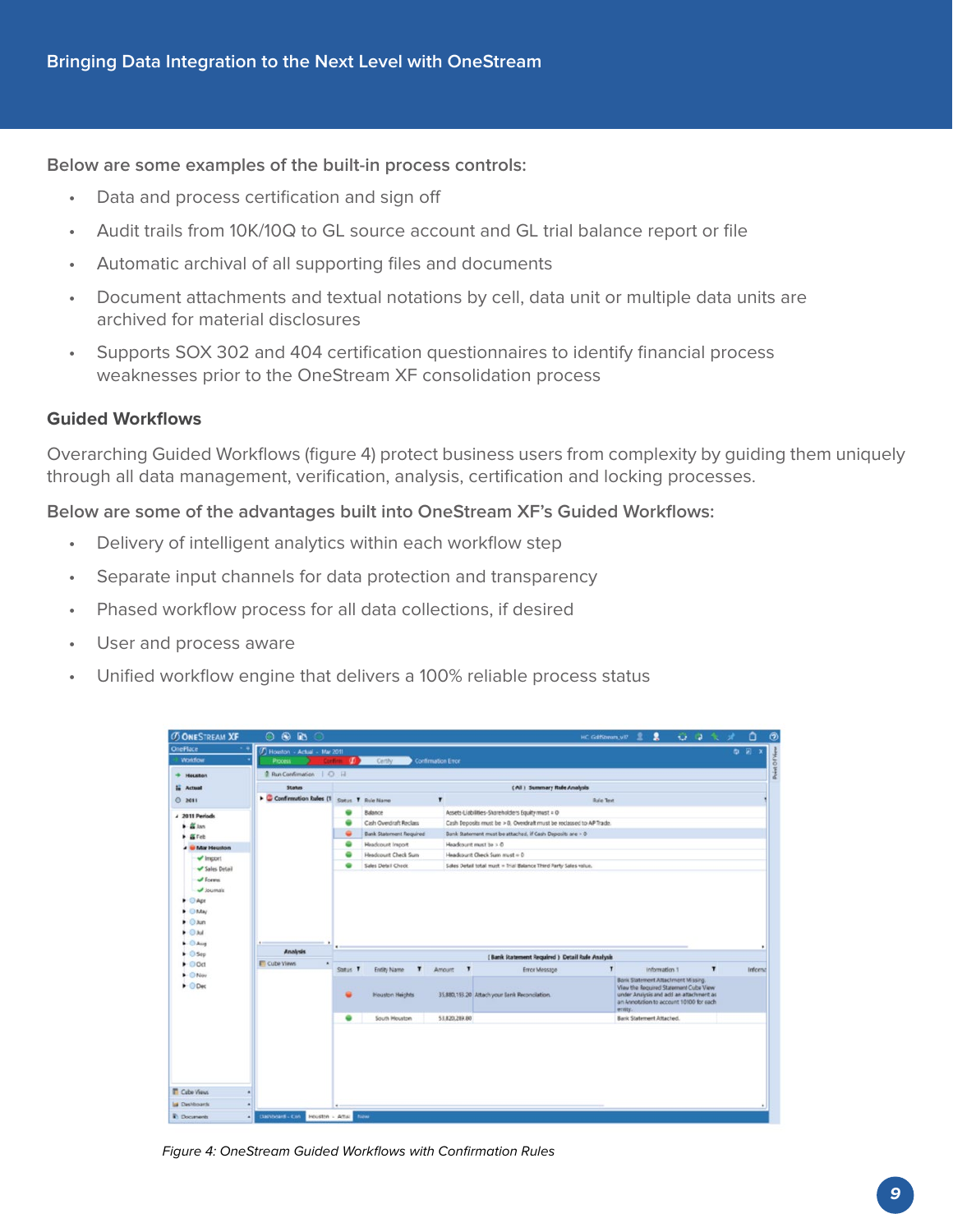### <span id="page-9-0"></span>**SAP Integration**

OneStream XF provides direct integration with multiple SAP data sources – including SAP R/3, ECC, BW and S/4 HANA – with drill-through capabilities to transactional details. Most of OneStream's SAP clients say OneStream integrates with SAP ERP better and easier than SAP's CPM solutions integrate with SAP.

Over 100 SAP ERP customers use OneStream's SmartCPM™ platform, and it can provide a powerful bridge platform for customers considering a conversion from R/3 or ECC to S/4 HANA. Because OneStream can integrate with and map disparate data sources and charts of accounts, it provides a consistent platform for financial consolidation, reporting, planning and analysis – before, during and after a multi-year migration to S/4 HANA. It also addresses the ongoing challenge that many organizations face in integrating data from non-SAP systems that will inevitably exist at subsidiaries or acquired companies. Some of the key capabilities of OneStream's SAP integration include the following:

- Easily invoke BAPIs and function modules
- Send and receive IDocs
- Support RFC and SOAP, which allows integration with any modern SAP NetWeaver architecture
- Read BW objects (BEx queries) with own API
- Read SAP tables directly via RFC
- Generate and execute ABAP code on the fly
- Control transactions via batch input

### **OneStream's Data Integration in Action**

Hundreds of OneStream customers are already reaping the benefits of full data integration, enabling their CPM processes to work seamlessly with their GL/ERP systems and processes. Here's some examples of the benefits they're achieving.



"By automating SAP feeds using OneStream connectors, users can now have the visibility and drill-back capabilities to detailed transactions within SAP, something we simply could not accomplish in our previous environment.

OneStream XF delivers more detailed reporting and analytics in one unified product and application," says Rahul Nanvati, Director of Financial Systems, Evoqua.



"We could not be happier with the unified OneStream XF solution and the powerful integration capabilities. The system is fast, powerful and lets us get to any transaction in seconds," says Tim Foley, Controller at AAA Insurance. "We now have one system that is giving us significantly improved access to our data with flexibility in reporting and analysis. We also have more transparency, visibility and control over our business."